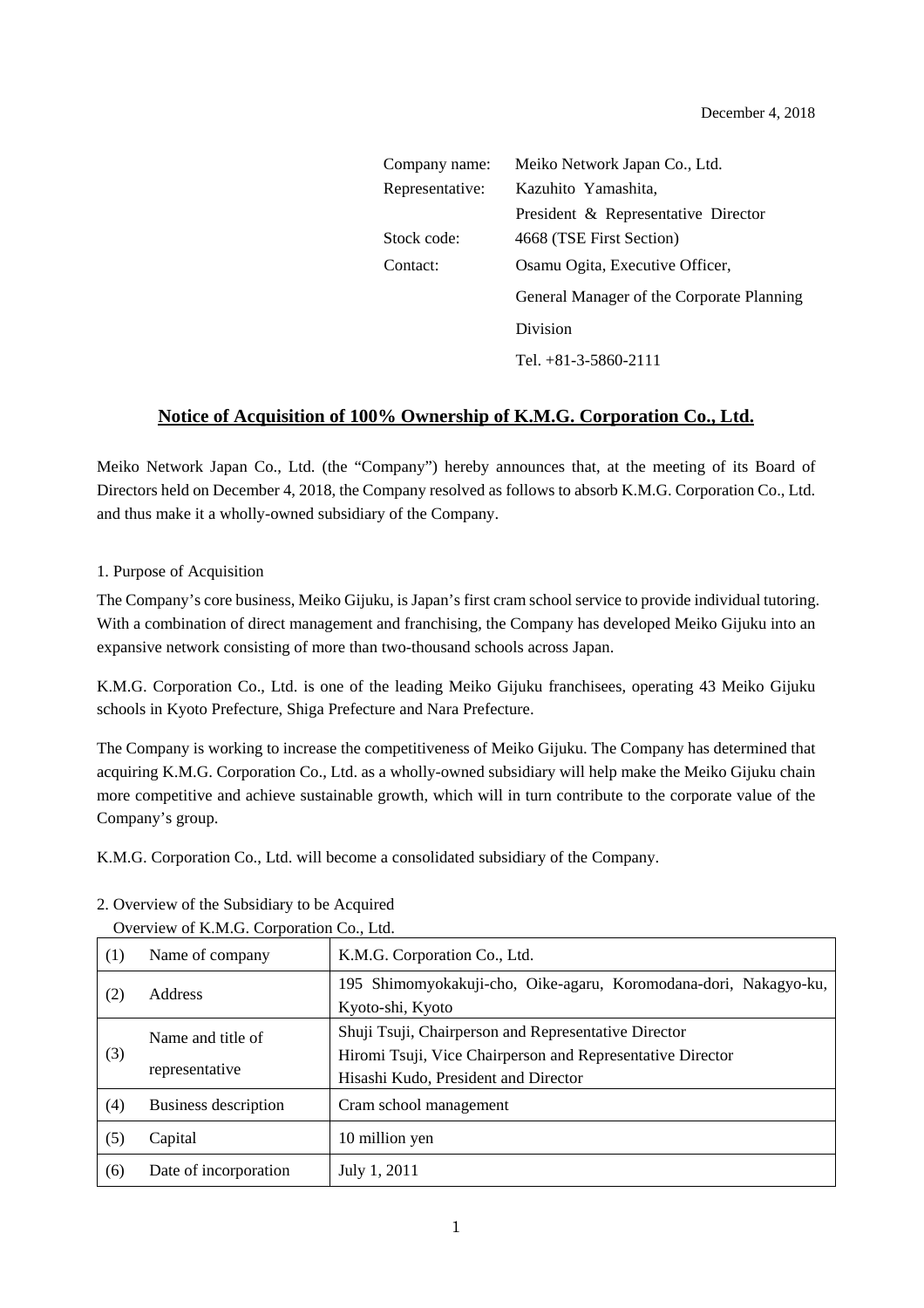| (7) | Major shareholder and<br>shareholding ratio                        | K.M.G. Holdings Co., Ltd.: 100.0%                                   |                                                                                                                                                                                                            |                          |                               |
|-----|--------------------------------------------------------------------|---------------------------------------------------------------------|------------------------------------------------------------------------------------------------------------------------------------------------------------------------------------------------------------|--------------------------|-------------------------------|
| (8) | The Company's<br>relationship with K.M.G.<br>Corporation Co., Ltd. | Capital<br>relationship                                             | There are no significant capital relationships between the<br>two companies.                                                                                                                               |                          |                               |
|     |                                                                    | Personnel<br>relationship                                           | There are no significant personnel relationships between<br>the two companies.                                                                                                                             |                          |                               |
|     |                                                                    | Transactional<br>relationship                                       | The Company provides K.M.G. Corporation Co., Ltd.<br>with its expertise regarding its system of individual<br>tutoring. It also provides the company with management<br>guidance and sells it merchandise. |                          |                               |
| (9) |                                                                    | Business performance and financial position in the last three years |                                                                                                                                                                                                            |                          |                               |
|     | Accounting period                                                  | <b>Fiscal Year Ended</b>                                            |                                                                                                                                                                                                            | <b>Fiscal Year Ended</b> | <b>Fiscal Year Ended June</b> |
|     |                                                                    | June 30, 2016                                                       |                                                                                                                                                                                                            | June 30, 2017            | 30, 2018                      |
|     | Net assets                                                         |                                                                     | ¥308 mn                                                                                                                                                                                                    | ¥332 mn                  | $440$ mn                      |
|     | <b>Total</b> assets                                                |                                                                     | ¥516 mn                                                                                                                                                                                                    | ¥527 mn                  | ¥ $200$ mn                    |
|     | Net assets per share                                               |                                                                     | ¥303,758                                                                                                                                                                                                   | ¥332,469                 | ¥40,118                       |
|     | Net sales                                                          | $¥1,251$ mn                                                         |                                                                                                                                                                                                            | $¥1,178$ mn              | $¥1,041$ mn                   |
|     | Operating income                                                   | $¥64$ mn                                                            |                                                                                                                                                                                                            | $442$ mn                 | $412 \text{ mm}$              |
|     | Ordinary income                                                    | $461$ mn                                                            |                                                                                                                                                                                                            | $441$ mn                 | $¥11$ mn                      |
|     | Net income                                                         | $443$ mn                                                            |                                                                                                                                                                                                            | $428$ mn                 | $(*292mn)$                    |
|     | Net income per share                                               | ¥43,902                                                             |                                                                                                                                                                                                            | ¥28,710                  | $(*292,350)$                  |
|     | Dividend per share                                                 | ¥ <sub>0</sub>                                                      |                                                                                                                                                                                                            | ¥ <sub>0</sub>           | ¥0                            |

# 3. Overview of the Seller of the Shares

Overview of K.M.G. Holdings Co., Ltd.

| (1) | Name of company                              | K.M.G. Holdings Co., Ltd.                                                            |
|-----|----------------------------------------------|--------------------------------------------------------------------------------------|
| (2) | Address                                      | 195 Shimomyokakuji-cho, Oike-agaru, Koromodana-dori, Nakagyo-ku,<br>Kyoto-shi, Kyoto |
| (3) | title<br>Name<br>of<br>and<br>representative | Shuji Tsuji, Representative Director                                                 |
| (4) | Business description                         | Cram school management                                                               |
| (5) | Capital                                      | 10 million yen                                                                       |
| (6) | Date of establishment                        | <b>January 5, 1988</b>                                                               |
| (7) | Major<br>shareholder<br>and                  |                                                                                      |
|     | shareholding ratio                           | Shuji Tsuji: 77.5%                                                                   |